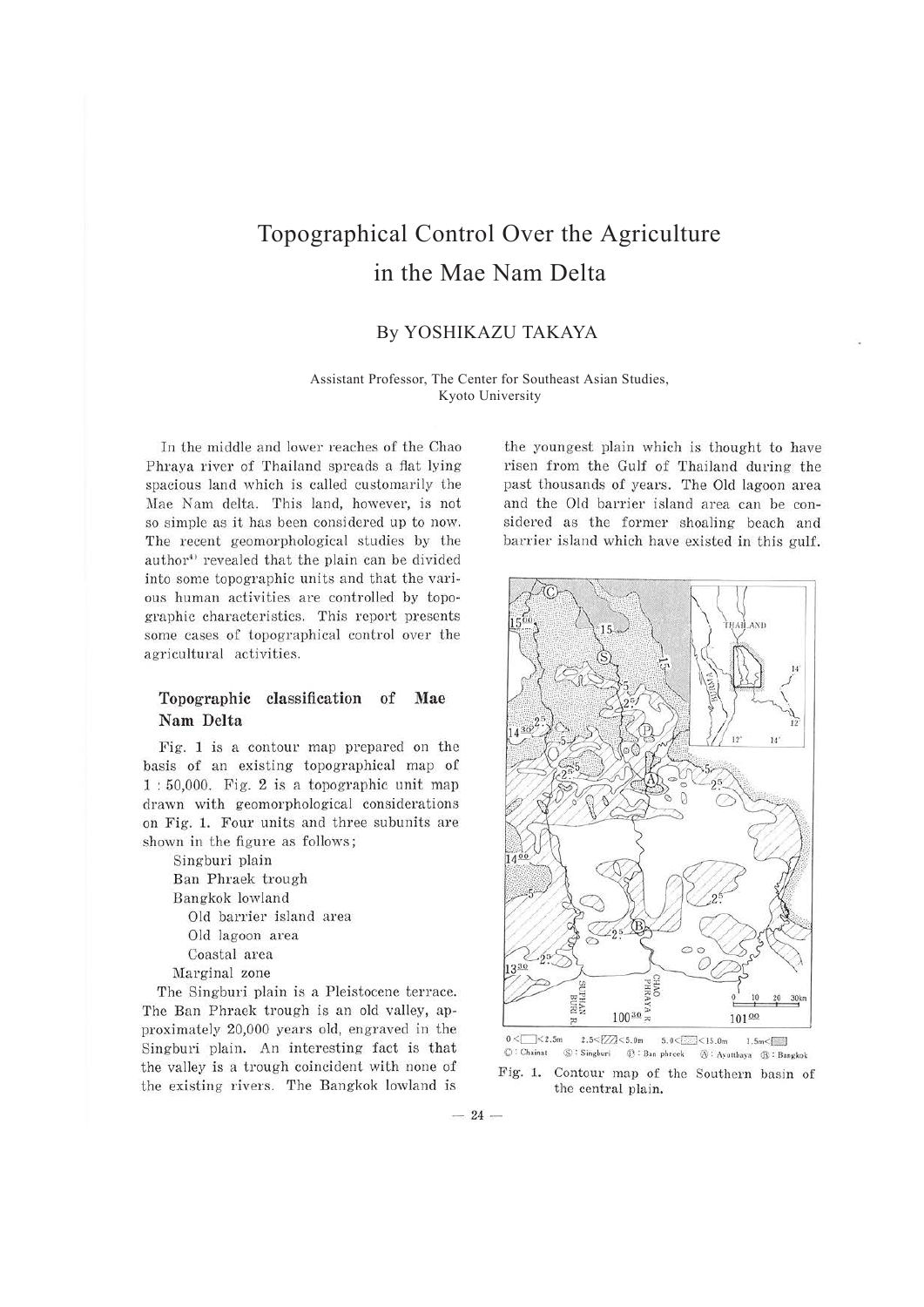

Fig. 2. Map showing topographic units.

The Coastal area is a present sea-facing area of which a part is even now covered with mangrove and nipa. The Marginal zone is a hilly country surrounding the delta area. The characteristics of each topographic unit are shown in Table 1.

## **Examples of topographical control**

## 1) Rice and floating rice

The distribution of directly sown paddy fields and transplanted paddy fields is shown in Fig. 3.<sup>2)</sup> This distribution may be thought to be under the topographical control. In the Bangkok lowland, the Old barrier island I has transplanted paddy fields predominantly, whereas the Old lagoon area has rather more directly sown paddy fields. It may be said that on the whole the directly sown paddy fields are distributed in low lying parts such as the Trough and the Lagoon areas, and the transplanted paddy fields are in the elevated parts like the Old barrier islands.

2) Canal system

Canal system is shown in Fig. 4.<sup>11</sup> Irriga-

| Topo-units<br>Criteria |                    | Bangkok lowland   |                    |                               |                                     |                                            |                                      |
|------------------------|--------------------|-------------------|--------------------|-------------------------------|-------------------------------------|--------------------------------------------|--------------------------------------|
|                        |                    | Coastal area      | Old lagoon<br>area | Old barrier<br>island area    | Ban Phraek<br>trough                |                                            | Singburi plan Marginal zone          |
| Topography             | relief             | flat              | flat,<br>lowlying  | flat.<br>elevated             | slightly<br>undulating,<br>lowlying | slightly<br>undlating                      | slightly<br>undulating<br>to rolling |
|                        | geomor-<br>phology | coastal area      | old lagoon         | old barrier<br>island         | old river<br>basin                  | pleistocene<br>terrace                     | terraces<br>and hills                |
|                        | vegetation         | mangrove<br>paddy | paddy              | paddy with<br>palmyra<br>palm | paddy                               | paddy with<br>standing<br>trees            | paddy and<br>bushes                  |
| Water                  | river density      | small             | small              | small                         | large                               | medium                                     | medium                               |
|                        | river<br>pattern   | estualine         | tidal rivers       | tidal rivers                  | braided<br>streams<br>and swamps    | meander<br>with ox-<br>bow lakes           | streams                              |
|                        | accesibility       | inundated         | well watered       | not so well<br>watered        | long inundated                      | poorly<br>watered                          | poor<br>watered                      |
| Lithology              | texture            | clayey            | clayey             | sandy to<br>clayey            | sandy to<br>clayey                  | sandy (levee)<br>clayey<br>(back<br>swamp) | sandy to<br>clayey                   |
|                        | weathering         | fresh             | fresh              | fresh                         | fresh                               | weathered                                  | weathered                            |

| Table 1. Topographic units and their characters |  |  |  |  |  |
|-------------------------------------------------|--|--|--|--|--|
|-------------------------------------------------|--|--|--|--|--|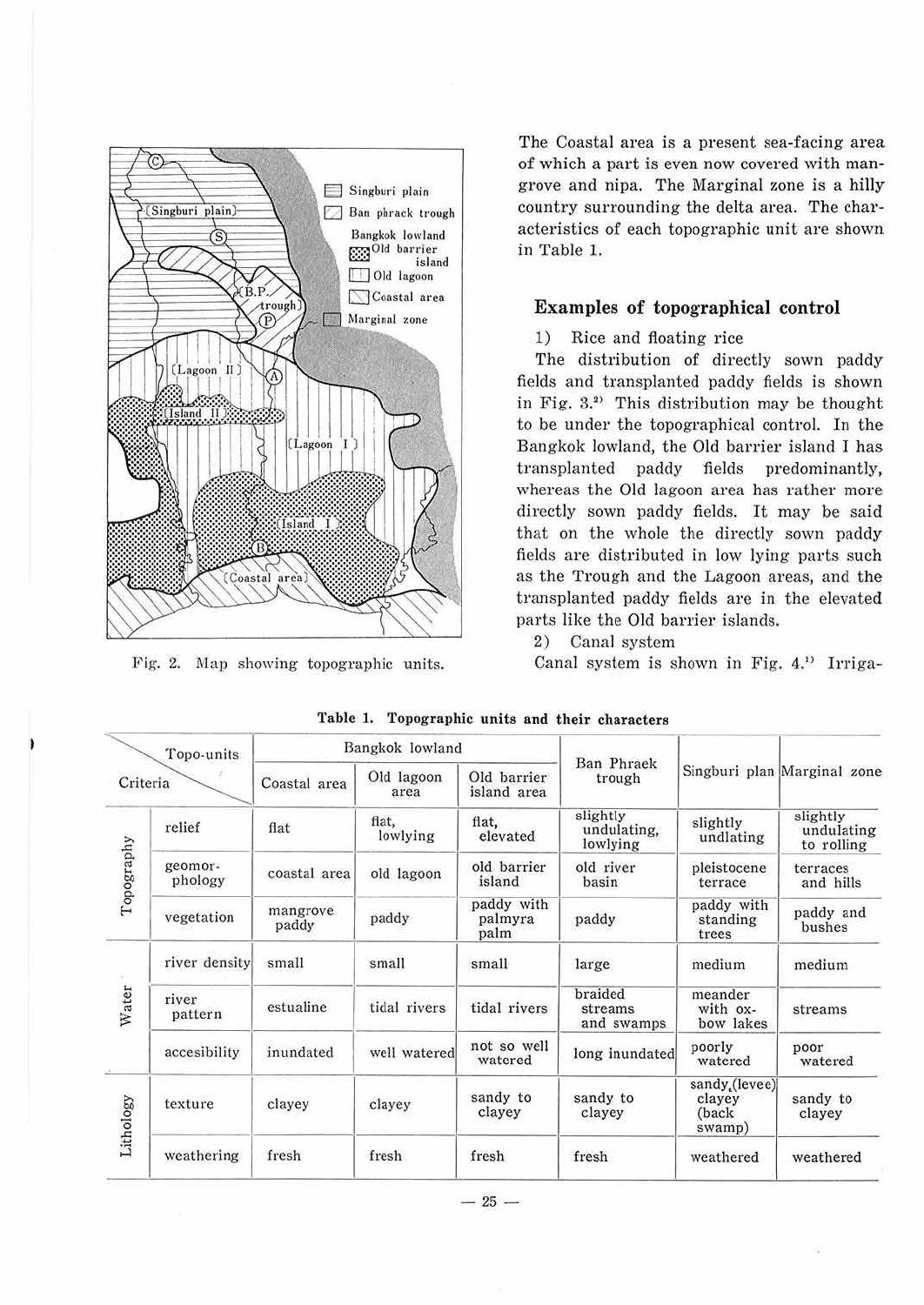

Fig. 3. Map showing the distribution of floating rice field, directly sown and transplanted paddy fields. ( cited from Fukui and Takahashi, 1969)

tion canal system is strictly confined to the area of the Singburi plain plus the Ban Phraek trough. On the other hand transportation canal system is markedly developed in the Bangkok lowland. In the former, the water is bound in river channels owing to the well developed natural levees and is not distributed to farms behind the levees, thus the water distribution system is required to be perfect for agriculture. In the latter, due to lower levels and even topography the water flows naturally in the form of sheet flow and is possible to maintain the quantity for a long period of time. This has promoted the development of the transportation canal system to harness the water.

#### 3) Average area of cultivated land

Fig. 5 is a map showing the average area of cultivated land per farm-house, calculated



Fig. 4. Map showing canal system.

in each district, based on the census in 19633>. From the figure two things can be made clear. First, the Singburi plain is characterized by the medium grade of farm area, and the dispersion of the grade is small here. Second, in the Bangkok lowland the area varies greatly from largest to smallest, having minutely divided land concentrated in the Old barrier island I and large mesh in the Old lagoon area. This would be understandable when we pay regard to the history of the reclamation. The Singburi plain has been developed and owned by farmers of modest sized holding. By contrast, the Bangkok lowland had been neglected for a long time for its swampy environment and was only recently occupied by people; its Old barrier island area, especially the area along big river courses, as shopping centers and the Old lagoon area as rice plantations.